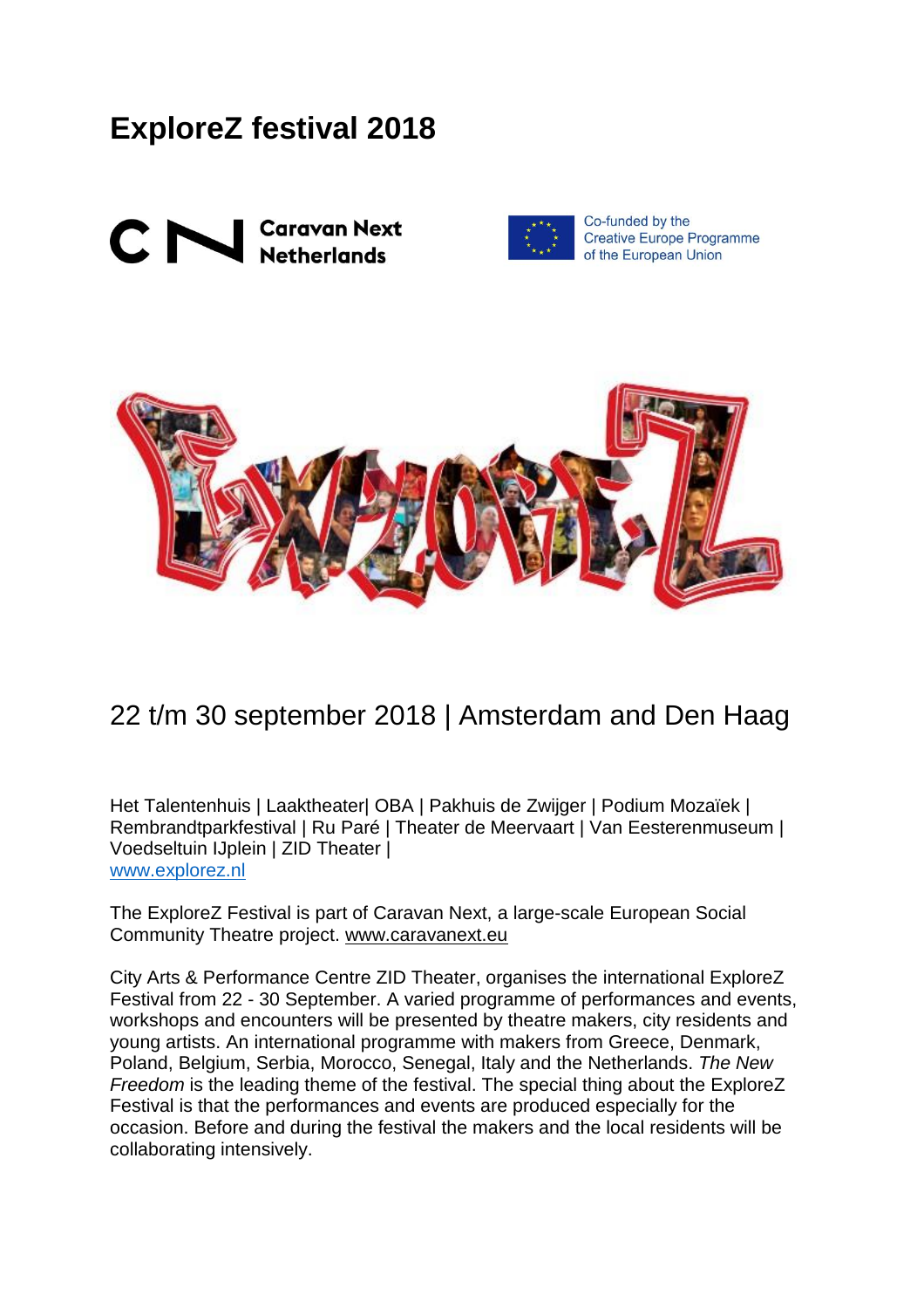**We are living in completely different social worlds, but does this mean we have more or less freedom? Is freedom for** *me* **different from freedom for** *us***?** 

#### **PROGRAMME**

## **SATURDAY 22 SEPT | 14.00** | **FESTIVAL OPENING** |

#### **Our freedom, theatre tour**

Join us for a walk through Amsterdam Noord. Follow in the footsteps of your guide or let us take you by the hand. The choice is yours!

## **SUNDAY 23 SEPT | 16.00 | THE NEW FREEDOM | NL ZID THEATER WITH FESTIVAL PARTNERS**

**Festive festival opening by ZID Theater. a multidisciplinary programme questioning the strength of freedom in these times.** Neighbourhood actors work with Dutch and foreign dancers, actors, and singers and present previews of the productions that will be performed at the festival.

#### **TUESDAY 25 SEPT | 20.00 | CONFERENCE ART AND SOCIETY IN TRANSITION | PART 1 | with Neigbourhood Communities/ ENG / NL | LOCATION: Pakhuis de Zwijger**

Local residents in debate with artists, politicians, social organisations, educational institutes and urban planners on the theme of 'Meemaakkunst', i.e. looking for a new definition of 'participatory art'.

## **WEDNESDAY 26 SEPT | 20.00 | THE GREAT CITIES UNDER THE MOON | ODIN TEATRET (DK) | ENG |**

A musical performance by the renowned Danish Odin Teatret in the vein of Bertolt Brecht. The moon watches, moving over the burning cities below, from the metropolises of Europe to those of Asia Minor. Until now, Odin Teatret has created 77 productions, which have been performed in 66 countries on all continents and in various social settings.

## **18.30 | INTERVIEW WITH EUGENIO BARBA | ODIN TEATRET (DK) | ENG |**

Prior to the performance, director Eugenio Barba of ODIN Teatret is interviewed. Since founding Odin in 1964, Barba had directed over 70 productions, many of which have won awards. He will speak about his life's work, in which exchange and cultural diversity are the main themes and about his views regarding the younger generation of makers.

#### **THURSDAY 27 SEPT | 20.00 | BREAD AND SONGS | THE JOURNEY | ZID THEATER (NL) | LANGUAGE NO PROBLEM (LNP)| LOCATION OBA THEATER|**

An intercultural theatrical concert in which freedom, religion, and letting go are merged. With music, singing, and rituals from various cultural and religious groups from Amsterdam, based on the story of Ulysses.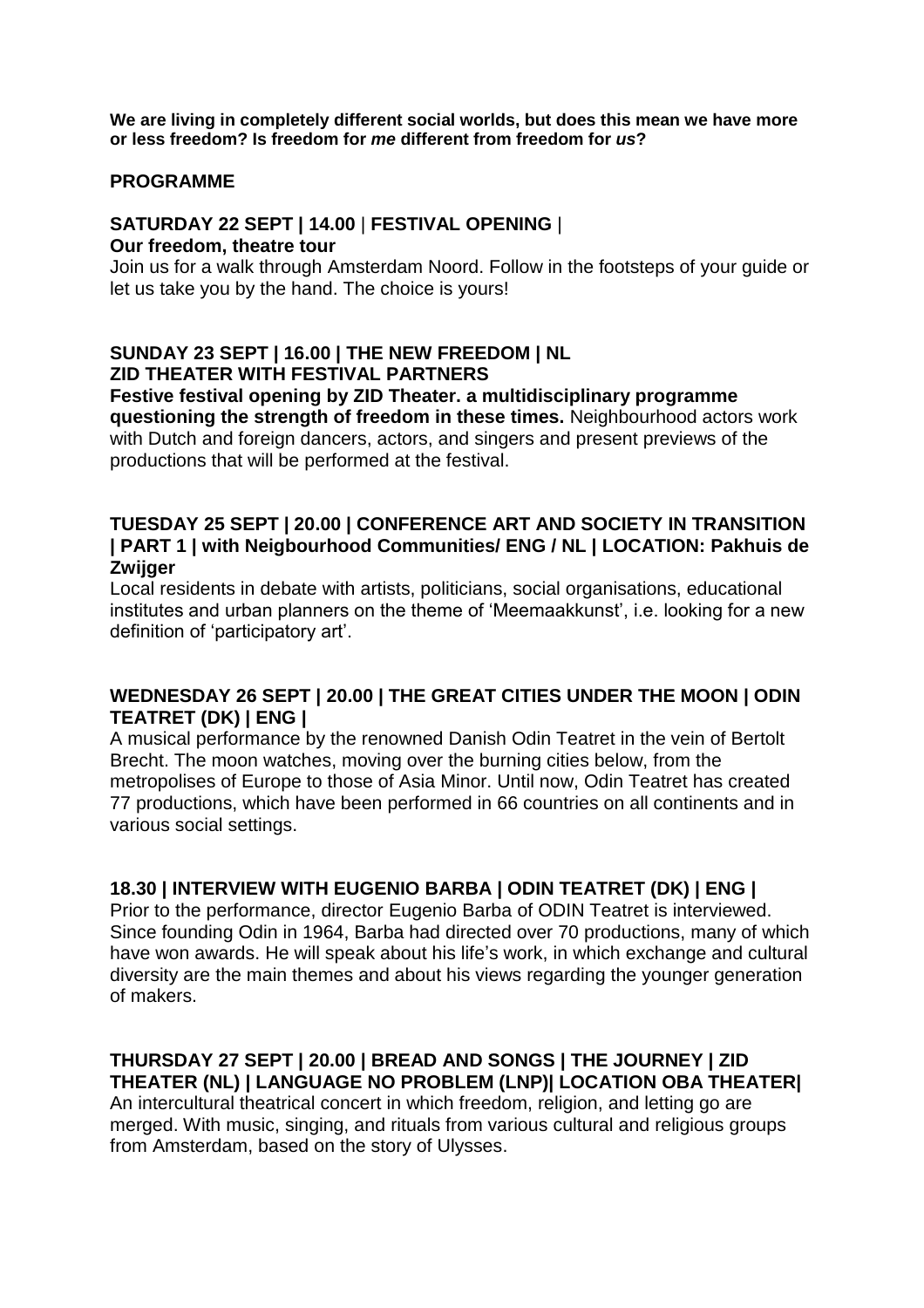## **FRIDAY 28 SEPT | 20.30 | BALKAN KITCHEN | ZID THEATER WITH MADAM FORTUNA (BE) AND RU PARÉ | LANGUAGE NO PROBLEM (LNP) | RU PARÉ**

An exciting evening, mixing Balkan music and dance with other dance and music styles, delicious snacks, and theatre. Especially for his project ZID collaborates with Madam Fortuna and their rallying musical projects 'The Caravan', featuring Roma musicians from Antwerp.

A night like this can only end one way: by dancing!

## **SATURDAY 29 SEPT | 14.00, 15.00, 16.00, 17.00 | LOST CITY | ZID THEATER (NL) | ENG / NL | VAN EESTERMUSEUM**

Do we live in a city where we can be ourselves? Director Karolina Spaić and ZID's adventurous ensemble answer this question with passion and commitment. Theatrical performances in a cross-over of disciplines: theatre, dance, music, and visual art.

## **20.30 | INTERSECTION, MAKE YOUR CHOICE | ZID THEATER (NL) | TEATR BRAMA (PL) | OMMA STUDIO (GR) | ENG / NL|**

How do young people deal with freedom of choice and making choices today? Thirty youngsters from the Netherlands, Poland (Teatr Brama), Greece (Omma Studio Theater), Serbiae (POD Teatar) and Italy create a multidisciplinary event together. With video portraits, dance, theatre, music, and performance.

## **SUNDAY 30 SEPT | CLOSING OF THE FESTIVAL | REMBRANDT PARK |**

Taste freedom! A picnic full of surprises for young and old.

## **THE FULL PROGRAMME IS LISTED ON THE NEXT PAGE. OR SEE: [WWW.EXPLOREZ.NL](http://www.explorez.nl/)**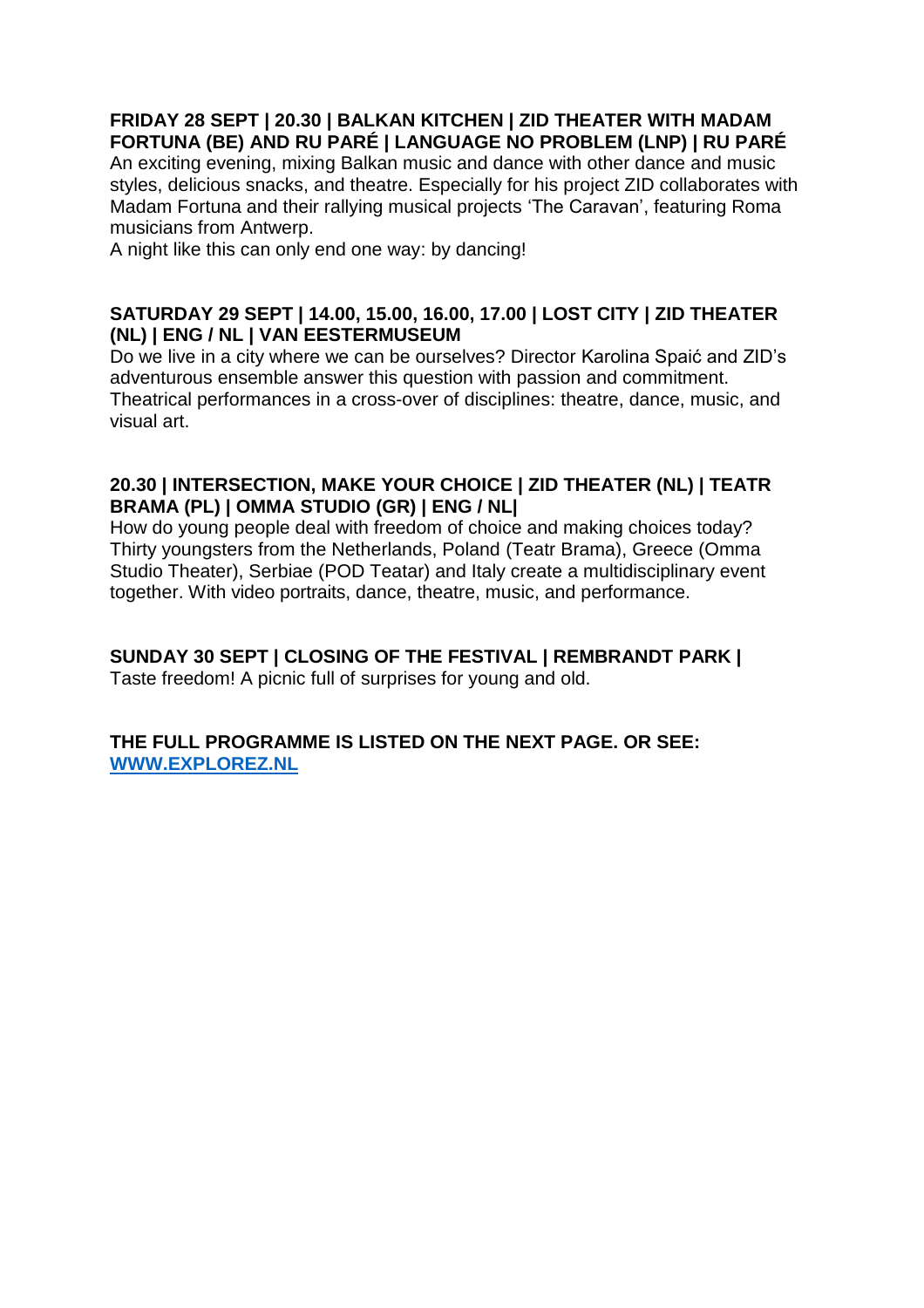## **SATURDAY 22 SEPT**

| 14.00 | <b>OPENING FESTIVAL   Our Freedom, theatre tour</b>        |
|-------|------------------------------------------------------------|
|       | NL   Location: Voedseltuin IJplein (Noord)                 |
|       | Reservations: info@voedseltuinijplein.nl   Free admission. |

## **SUNDAY 23 SEPT**

16.00 | **OPENING** | De Nieuwe Vrijheid | ENG / NL | Location: Podium Mozaïek, Bos en Lommerweg 191| Reservations: [www.podiummozaïek.nl](https://www.dropbox.com/referrer_cleansing_redirect?hmac=Bqx4hDU4cWAUdEOTsYbXk1V5213EPPeC7WH2znFoK%2F4%3D&url=http%3A%2F%2Fwww.podiummoza%C3%AFek.nl) | Tickets €7,50 | 5,00 with discount

#### **MONDAY 24 SEPT**

| 10.00 | <b>WORKSHOP</b>   Karolina Spaic AND Daan Bosch, ZID Theater (NL)              |
|-------|--------------------------------------------------------------------------------|
|       | ENG / NL   Location: ZID Theater   Reservations: via ZID                       |
| 16.00 | <b>BREAD AND TALKS. From the source to the past   Jan Ferslev   ENG / NL  </b> |
|       | Location: ZID Theater   Reservations: via ZID                                  |
| 19.30 | FILM. THE COUNTRY WHERE TREES FLY   Eugenio Barba and the                      |
|       | Days of Odin   ENG   Location: ZID Theater   Reservations via ZID              |
| 21.00 | <b>ITHAKAZA CULTUURPODIUM  </b>                                                |
|       | ENG   Location: ZID Theater   Reservations via ZID                             |

#### **TUESDAY 25 SEPT**

10.00 | **WORKSHOP** | OMMA studio theater (GR)

- ENG / NL | Location: ZID Theater | Reservations: via ZID 16.00 | **BREAD AND TALKS.** Women in theatre, The Magdalena Project International Network of women in theatre ENG / NL | Location: ZID Theater | Reservations: via ZID
- **20.00 | CONFERENTIE DEEL 1| CONFERENTIE KUNST EN MAATSCHAPPIJ IN TRANSITIE | Neighbourhood Communities | ENG / NL | Location: Pakhuis de Zwijger, Piet Heinkade 179 | Tickets: Gratis | Reservations: [www.pakhuisdezwijger.nl](http://www.pakhuisdezwijger.nl/)**

#### **WEDNESDAY 26 SEPT**

| 10.00 | <b>WORKSHOP   POD Teatar (RS)</b>                                              |
|-------|--------------------------------------------------------------------------------|
|       | ENG / NL   Location: ZID Theater   Reservations: via ZID                       |
| 17.00 | FREE VOICES   music, poetry and spoken word                                    |
|       | ENG / NL   Location: TALENTENHUIS  Reservations: via ZID                       |
| 18.30 | EUGENIO BARBA   ODIN TEATRET (DK)   ENG / NL                                   |
|       | Location: Theater Meervaart, Meer en Vaart 300 Reservations: via<br><b>ZID</b> |
| 20.00 | THE GREAT CITIES UNDER THE MOON - ODIN TEATRET (DK)                            |
|       | Location: Theater Meervaart   Tickets: € 17,50   www.meervaart.nl              |